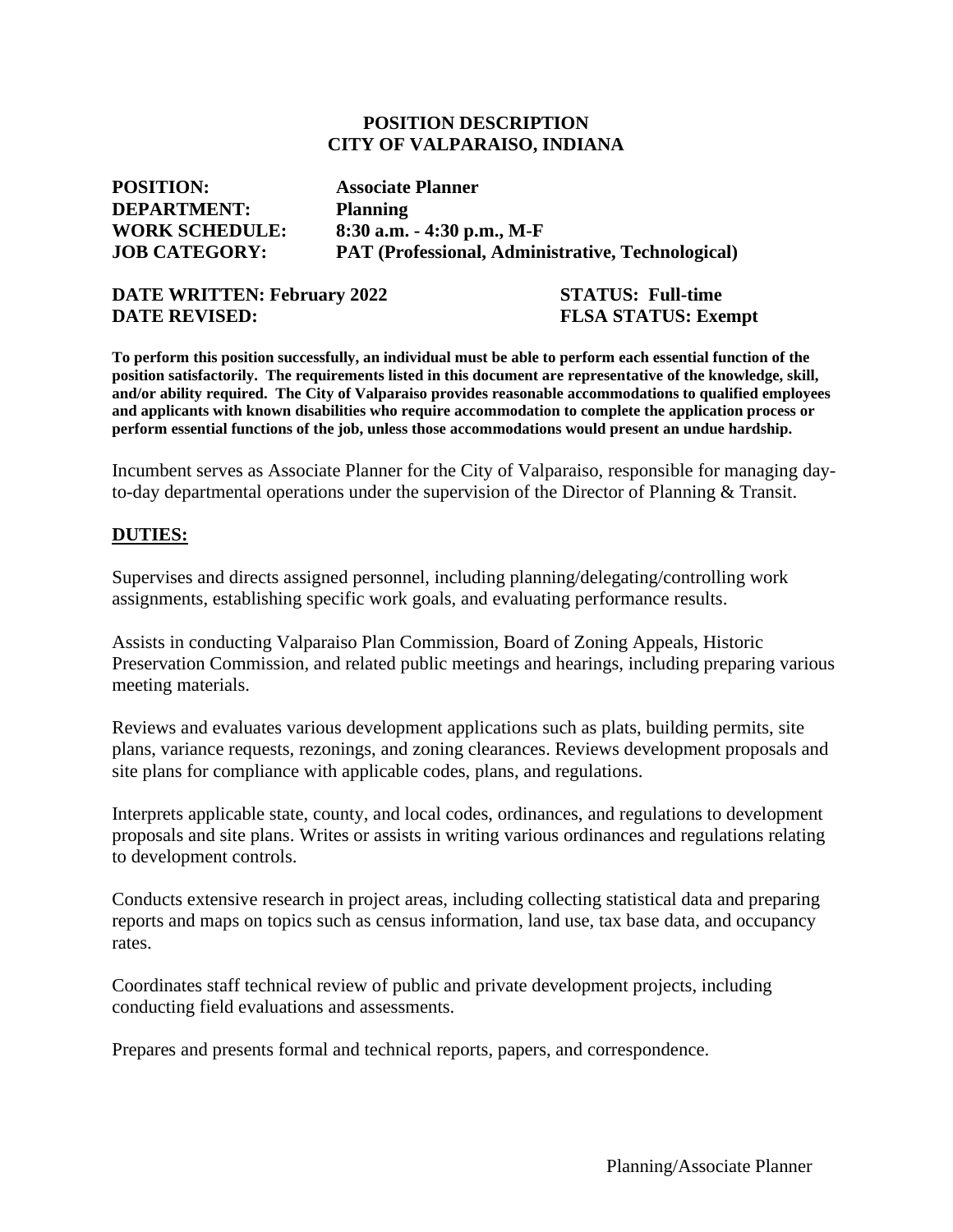Maintains communication with the public, including researching and answering questions pertaining to planning and zoning issues, resolving citizen and developer disputes, and providing information regarding development regulations. Facilitates discussion between neighborhood associations and interest groups.

Maintains communication with other department staff members and other City departments regarding building permit and zoning issues.

Administers grants for departmental activities, including preparing reports in a timely fashion.

Assists with maintenance and development of the Planning Department website and other social media sites.

Performs related duties as assigned by the Planning/Transit Director, Building Commissioner or City Administrator.

Performs duties of other staff in their absence or as needed.

## **I. JOB REQUIREMENTS:**

Master's degree with two years of experience in the planning profession or a bachelor's degree and four years of professional planning experience.

Must be at least 21 years of age.

Ability to meet all employer and hiring requirements, including passage of a drug test.

Practical knowledge of and ability to read and understand Indiana Code, municipal and planning ordinances, and related laws and regulations.

Practical knowledge of one or more planning specializations, such as land use planning/zoning, transportation planning, environmental planning, urban design, housing, historic preservation, or economic development.

Working knowledge of the principles and practices of planning, and ability to understand and interpret legal descriptions, City maps, topography maps, and detailed blueprints.

Working knowledge of budgeting and grant writing standards and procedures, and ability to prepare reports and administer grants.

Working knowledge of standard English grammar, spelling and punctuation, and ability to prepare written reports and documents.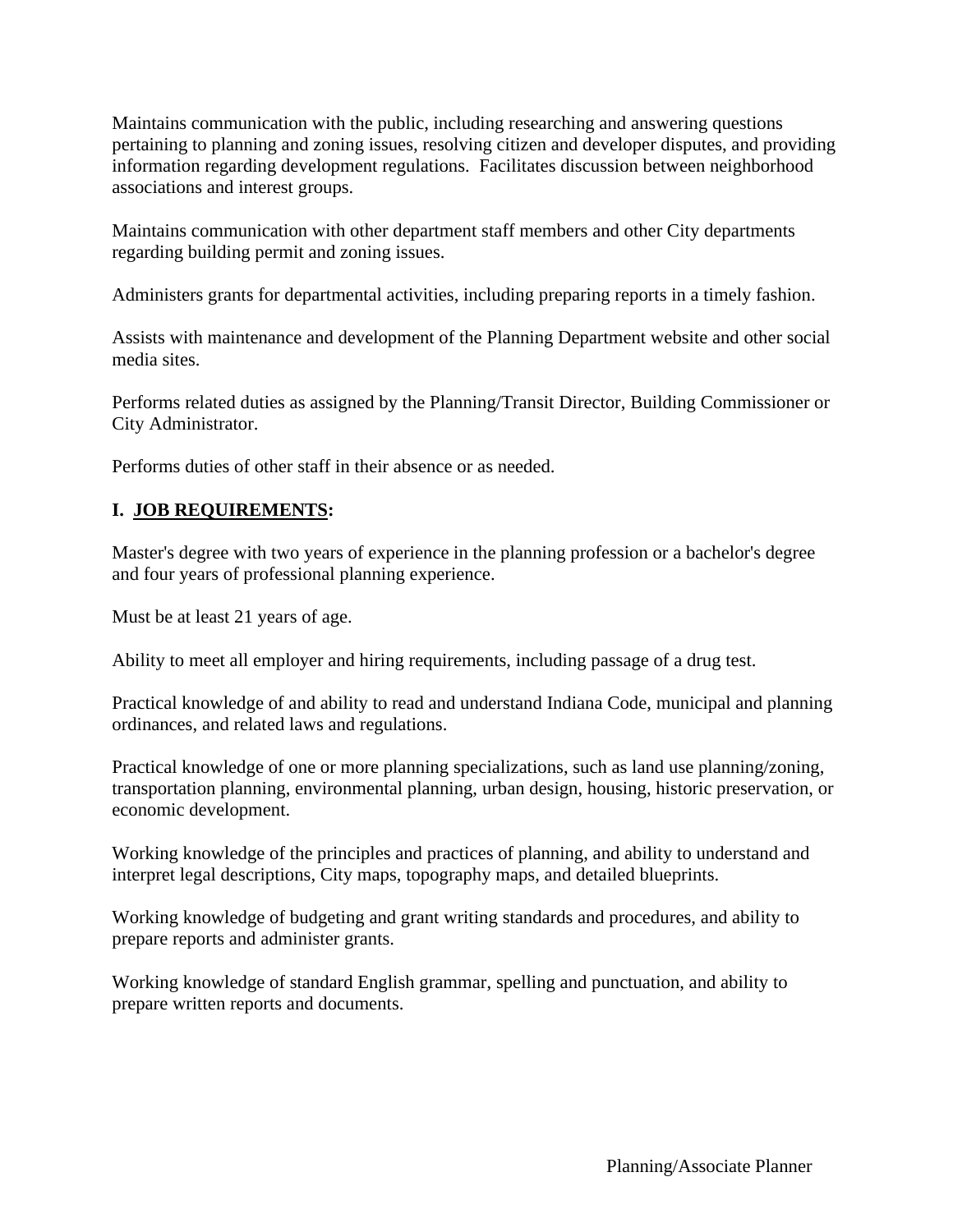Working knowledge of computer programs and applications, including Microsoft Office, Internet applications, econometric or transportation modeling, database management, GIS programs and applications, and graphics programs such as Adobe Creative Suite.

Ability to supervise and direct assigned personnel, including planning/delegating/controlling work assignments, establishing specific work goals, and evaluating performance results.

Ability to provide public access to or to maintain confidentiality of department information and records according to state requirements.

Ability to comply with all employer and department policies and work rules, including, but not limited to attendance, safety, drug-free workplace, and personal conduct.

Ability to effectively communicate orally and in writing with co-workers, other City departments, and the public, including being sensitive to professional ethics, gender, cultural diversities, and disabilities.

Ability to work alone with minimum supervision and with others in a team environment.

Ability to work on several tasks at the same time and work rapidly for long periods often amidst frequent distractions and interruptions, occasionally under time pressure.

Ability to understand, memorize, retain, and carry out written or oral instructions and present findings in oral or written form.

Ability to operate standard office equipment, such as computer, copier, scanner, telephone and fax machine.

Ability to plan and design assigned work projects, read and interpret detailed prints, specifications, property legal descriptions, plats, maps and aerial photography.

Ability to prepare detailed reports, such as technical reports or development assessments.

Ability to prepare public speaking presentations, fund raisers, and special events.

Ability to perform arithmetic operations, such as counting, adding, subtracting, computing, and calculating.

Ability to analyze/compile/collate/evaluate data, make data driven decisions, and fabricate data to discover facts or develop concepts.

Ability to regularly attend evening and weekend meetings and occasionally work extended hours and evenings, and travel out of town for meetings and conferences, sometimes overnight.

Possession of valid Indiana driver's license and demonstrated safe driving record.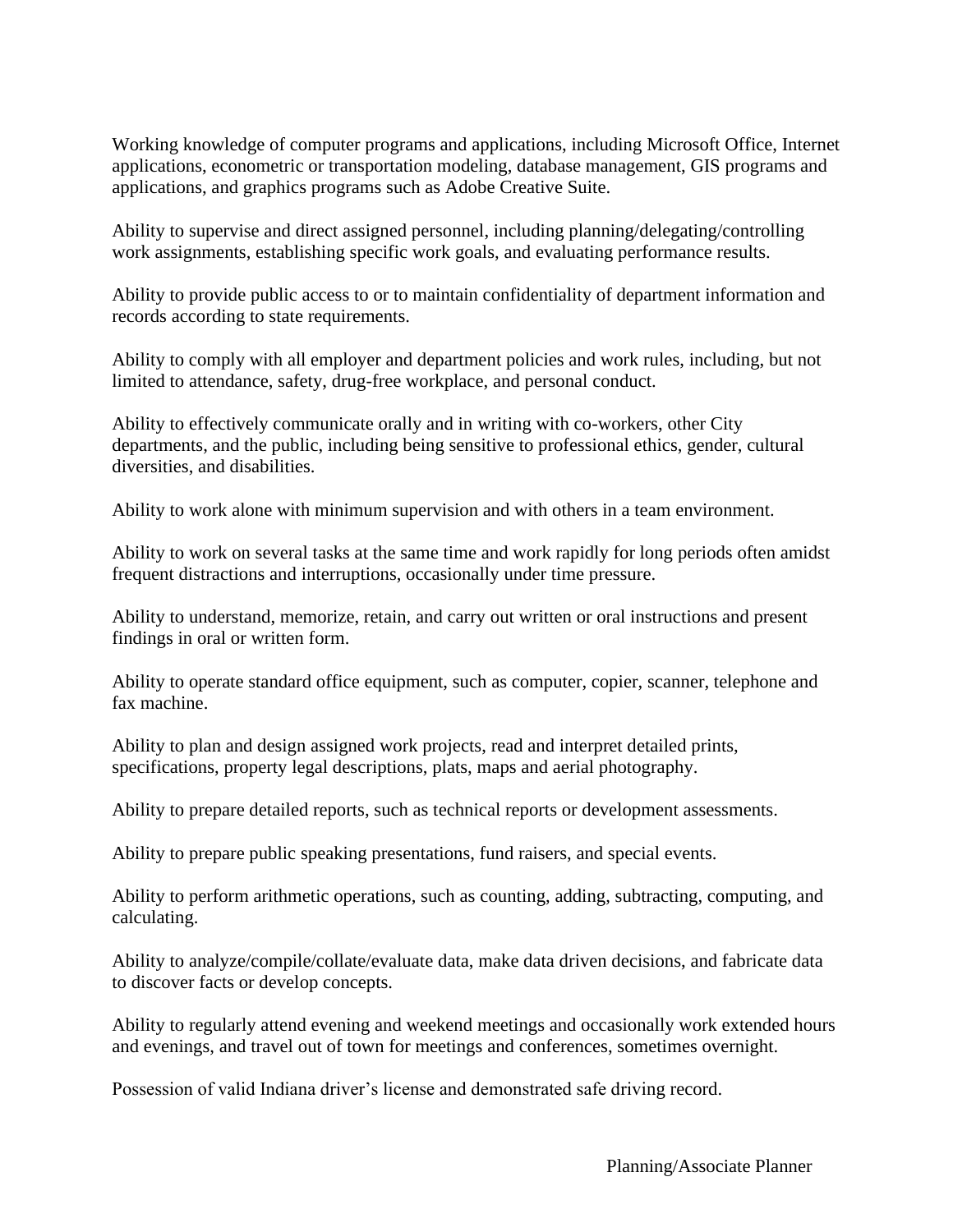# **II. DIFFICULTY OF WORK:**

Incumbent performs a broad range of duties involving a variety of rules, laws and standardized knowledge in performance of various operations and projects for the department. Independent judgment is required in interpreting and adapting various rules, regulations, and customary practices of department to perform a wide variety of planning and development tasks.

# **III. RESPONSIBILITY:**

Incumbent uses customary departmental practices, policies and procedures to apply to specific situations and tasks. Work product is subject to supervisory review upon completion and is assessed according to attainment of desired results, soundness of judgment and general conformity with departmental standards and policies.

# **IV. PERSONAL WORK RELATIONSHIPS:**

Incumbent maintains frequent contact with co-workers, other City departments, and the public for the purpose of explaining and interpreting policies and procedures.

Incumbent reports directly to Director of Planning & Transit.

## **V. PHYSICAL EFFORT AND WORK ENVIRONMENT:**

Incumbent performs duties in a standard office environment and in the field, involving sitting for long periods, driving, lifting/carrying objects weighing less than 25 pounds, handling/grasping objects, keyboarding, speaking clearly, and hearing sounds/communication. Incumbent may be exposed to inclement weather when conducting inspections for building permits.

Incumbent regularly attends evening and weekend meetings and occasionally works extended hours and evenings, and travels out of town for meetings and conferences, sometimes overnight.